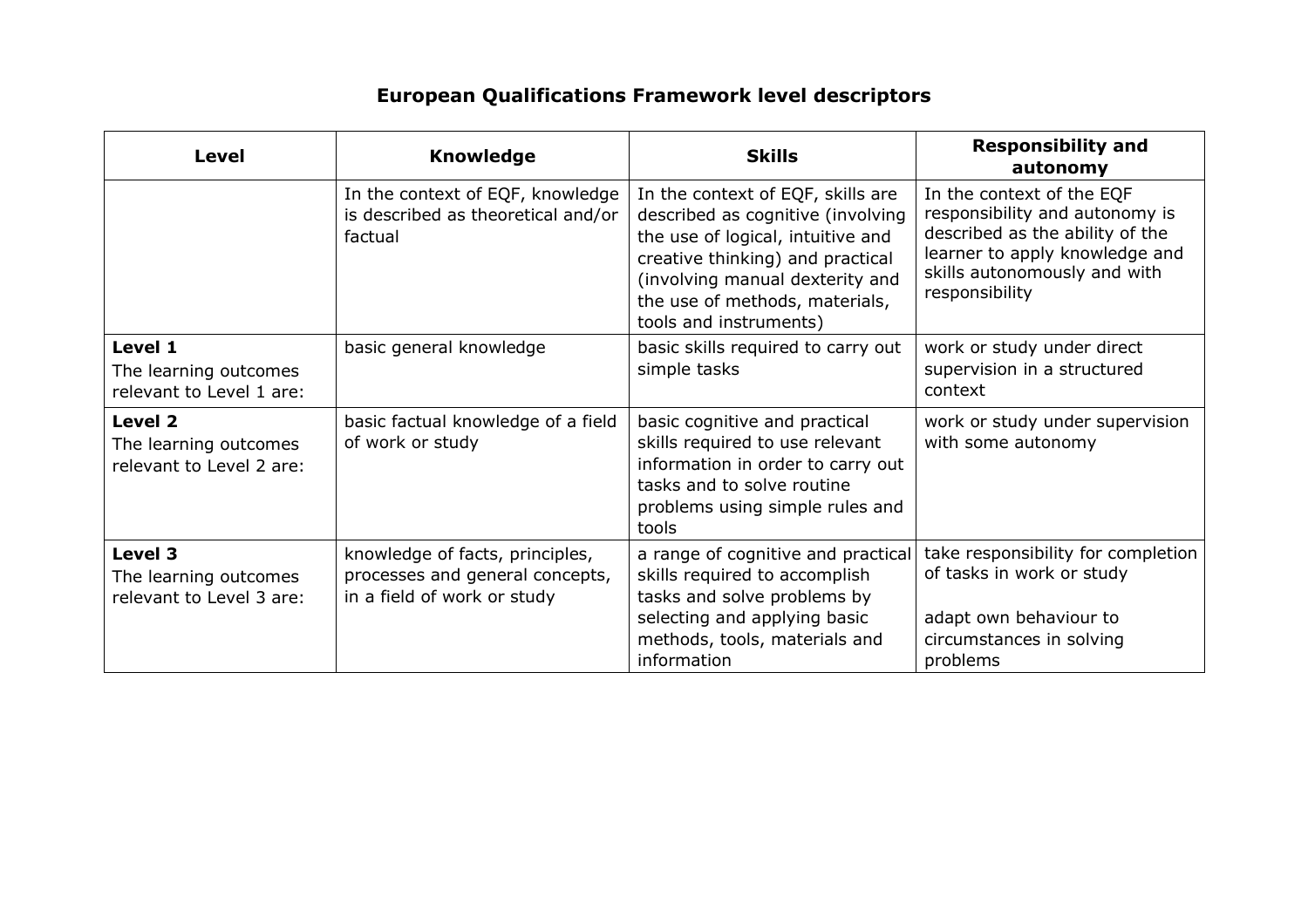| Level 4<br>The learning outcomes<br>relevant to Level 4 are: | factual and theoretical knowledge<br>in broad contexts within a field of<br>work or study                                                                      | a range of cognitive and practical<br>skills required to generate<br>solutions to specific problems in<br>a field of work or study                              | exercise self-management within<br>the guidelines of work or study<br>contexts that are usually<br>predictable, but are subject to<br>change<br>supervise the routine work of<br>others, taking some<br>responsibility for the evaluation<br>and improvement of work or<br>study activities |
|--------------------------------------------------------------|----------------------------------------------------------------------------------------------------------------------------------------------------------------|-----------------------------------------------------------------------------------------------------------------------------------------------------------------|---------------------------------------------------------------------------------------------------------------------------------------------------------------------------------------------------------------------------------------------------------------------------------------------|
| Level 5<br>The learning outcomes<br>relevant to Level 5 are: | comprehensive, specialised,<br>factual and theoretical knowledge<br>within a field of work or study<br>and an awareness of the<br>boundaries of that knowledge | a comprehensive range of<br>cognitive and practical skills<br>required to develop creative<br>solutions to abstract problems                                    | exercise management and<br>supervision in contexts of work<br>or study activities where there is<br>unpredictable change<br>review and develop performance<br>of self and others                                                                                                            |
| Level 6<br>The learning outcomes<br>relevant to Level 6 are: | advanced knowledge of a field of<br>work or study, involving a critical<br>understanding of theories and<br>principles                                         | advanced skills, demonstrating<br>mastery and innovation, required<br>to solve complex and<br>unpredictable problems in a<br>specialised field of work or study | manage complex technical or<br>professional activities or<br>projects, taking responsibility for<br>decision making in unpredictable<br>work or study contexts                                                                                                                              |
|                                                              |                                                                                                                                                                |                                                                                                                                                                 | take responsibility for managing<br>professional development of<br>individuals and groups                                                                                                                                                                                                   |